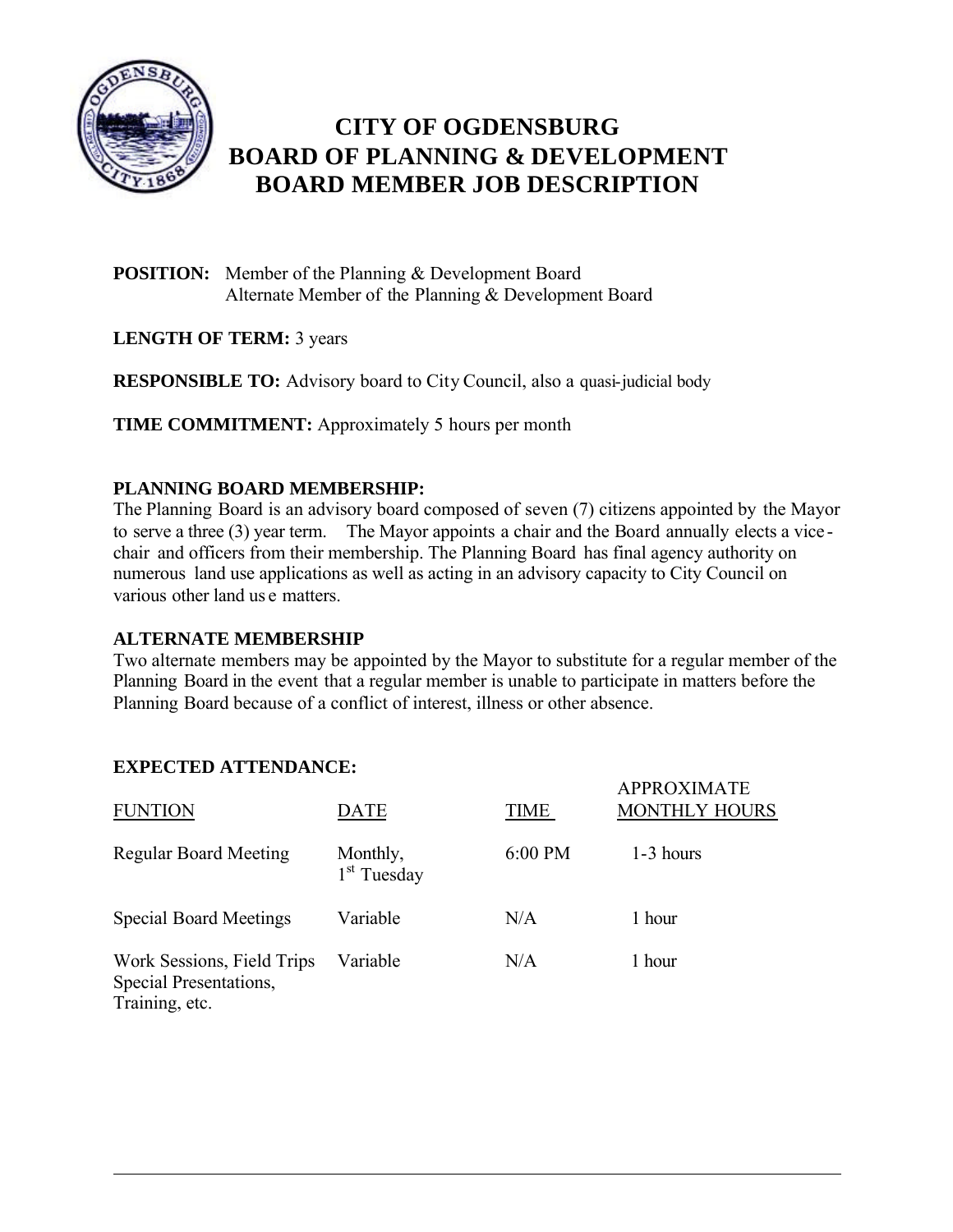### **RESPONSIBILITIES OF THE PLANNING BOARD:**

The primary responsibility of the Planning Board is to advise the City Council, City staff and other agencies and boards on matters affecting community development. In particular, the powers of the Planning Board are:

(1) Community plan. The Planning Board may prepare a community plan as will provide for the improvement of the City and its future growth, protection and development, and will afford adequate facilities for housing for all income levels, transportation, distribution, comfort, convenience, public health, safety and segments of the common general welfare of its population.

(2) Land use regulations. The Planning Board may draft and recommend the adoption or amendment of land use regulations to the City Council.

(3) Review subdivisions. The Planning Board may approve, conditionally approve or disapprove subdivision plans for the purpose of providing for the orderly and wise development of the City and affording adequate facilities for housing, transportation, distribution, comfort, convenience, safety and the health and welfare of its population.

(4) Review site plans. The Planning Board may review and approve, approve with modifications or disapprove site plans according to standards set forth in this chapter.

(5) Official Map. The Planning Board shall review and make a recommendation to the City Council, within 30 days of such referral, to change or add to the Official Map of the City so as to lay out new streets, highways or parks or to widen or close existing streets, highways or parks. The City Council's adoption or revision of the Official Map does not obligate the City to commence condemnation proceedings to acquire land in the bed of a street as shown on the map, nor does it compel the City to open a street shown on the map.

(6) Report on referred matters. The Planning Board may report on all matters referred to it by the Zoning Board of Appeals and the City Council, including proposed amendments to this chapter.

(7) Investigations and reports. The Planning Board shall have authority to make investigations, maps and reports and recommendations relating to the planning and development of the City as it deems desirable, provided that the total expenditures of such actions shall not exceed the appropriations for its expenses.

(8) Special permits. After public notice and hearing, site plan review by the County Planning Board, proof of receipt of all applicable federal and state permits and after taking into consideration the public health, safety and general welfare and subject to appropriate conditions and safeguards, a special permit may be granted.